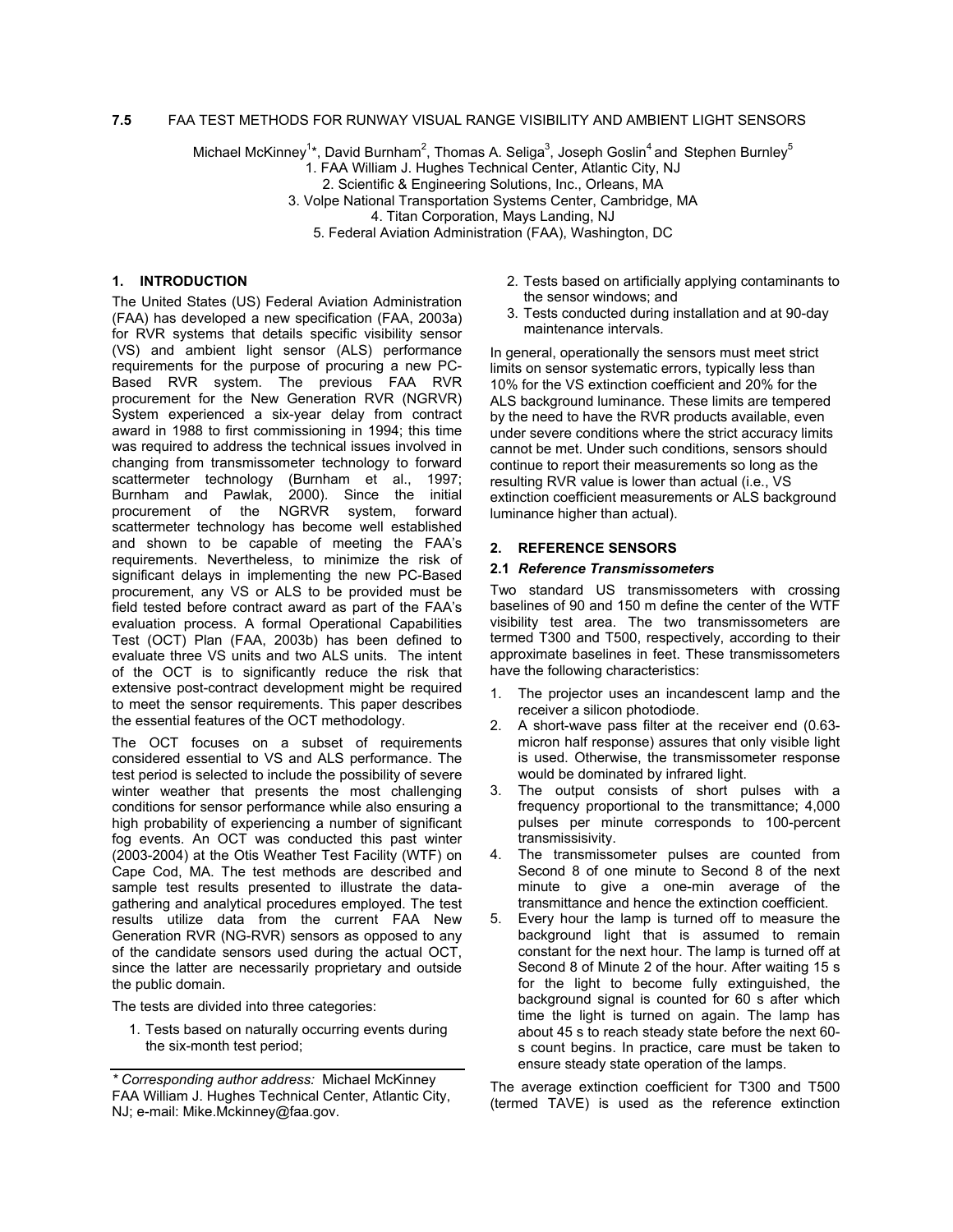coefficient for the minute, provided comparisons of measurements from T300 and T500 meet the homogeneity test discussed in the next section.

#### **2.1.1**  Homogeneity Test

In order to utilize the transmissometers as reference visibility sensors for evaluating the performance of forward scatter sensors, it is necessary to ensure homogeneity of visibility in the vicinity of the test sensors that are located near the center lines of the transmissometers to ensure good comparisons. To this end, T300 and T500 are compared to see if their measurements agree to within 10-percent. This homogeneity test employs 10-min of data to reduce the possibility of random agreements between the two transmissometers. For the ten samples, all but one must be within the 10-percent limits or none will be included in the analysis. Any individual points not meeting the homogeneity test are also excluded from the analysis.

Note that the homogeneity test also eliminates data when one of the two transmissometers is subject to significant error (e.g., snow hitting the projector or receiver lens). It does not, however, eliminate data when both transmissometers suffer similar conditions such as nearly equal window contamination losses; such errors are corrected only when high visibility conditions return and the transmissometers can be recalibrated (see Sect. 2.1.2).

When the fog density produces an extinction coefficient of 60 km<sup>-1</sup> or more, the T500 transmittance becomes too low to be read and the homogeneity test is automatically failed. Such dense fog occurs rarely at the WTF.

#### **2.1.2**  Transmissometer Calibration

The WTF transmissometers are not calibrated by the conventional manual method of (a) checking their alignment and (b) setting their transmission near 100% based on the estimated visibility on a clear day. Instead, periodic alignment checks are made with automatic calibration carried out using a high-visibility forward scattermeter (HVFS) not under test (HSS Model VR-301B). Once an hour, whenever a five-min average HVFS reading is below 0.1  $km^{-1}$ , the corresponding measurements from T300 and T500 are used to determine an offset correction for subsequent transmissometer measurements. An assumed high visibility slope between the transmissometer and the HVFS readings is used to reference the offset to zero extinction coefficient. This calibration process is applied: (a) in real-time to provide continuously corrected reference values; and (b) offline to calibrate a block of transmissometer data independently of whether the real-time calibration was properly functioning.

# **2.2** *Weather Conditions*

Standard sensors for wind speed and direction, temperature and relative humidity monitor the weather conditions during the OCT. An HSS present weather sensor (Model PW-402B) is used to classify precipitation by detecting individual precipitation particles.

# **2.3** *Ambient Light*

The absolute response of an ALS is not considered during OCT, since this assessment is better dealt with in a standards laboratory than in the field. The emphasis of the OCT is on relative response of two sensors and effects due to contamination.

# **3. INSTALLATION/OPERATION**

# **3.1** *Physical*

#### **3.1.1**  Visibility Sensor (VS)

The VS units under test are installed near the crossing point of the two reference transmissometers. To avoid effects due to vertical variations in fog density, the VS units are mounted to have their scatter volumes at the same 10-ft height above the ground as the transmissometer beams. To assess any wind effects on VS response, the three VS units are installed at different azimuth orientations. The first is installed according to the vendor's recommendation (typically with the receiver pointing north to avoid solar influences). The other two are rotated by  $60^{\circ}$  to the east and west of north. Because the OCT is in the winter half of the year, the VS receivers will never point into the sun.

#### **3.1.2**  Ambient Light Sensor (ALS)

The height of the ALS sensors is unimportant for the OCT. However, both units are aimed at the same part of the northern sky so that their readings can be intercompared for the tests.

# **3.2** *Data Acquisition*

The WTF data acquisition system is based on an industrial PC running DOS and supporting 32 serial ports for acquiring and archiving data. The data collection program individually processes every character received and hence can accommodate most message formats. The 32 channels are checked every 0.2 s for completed messages, which are then stored with the time stamp second the message was received appended to the end of the message. Messages are saved in 1-min data blocks containing all the messages received during the minute. The 1-min blocks are saved in daily files and in a single-min file containing the data from the latest minute. In addition to recording sensor messages, the data collection program operates the transmissometers and processes their measurements in real time.

# **3.3** *Data Monitoring*

Sensor messages are checked for validity at two levels:

- 1. The messages in the single-min file are checked once every working day.
- 2. Processed data from the daily files are plotted on 24-h plots to check all messages for validity.

When missing messages or error flags are noted, a sensor/data acquisition maintenance procedure is initiated.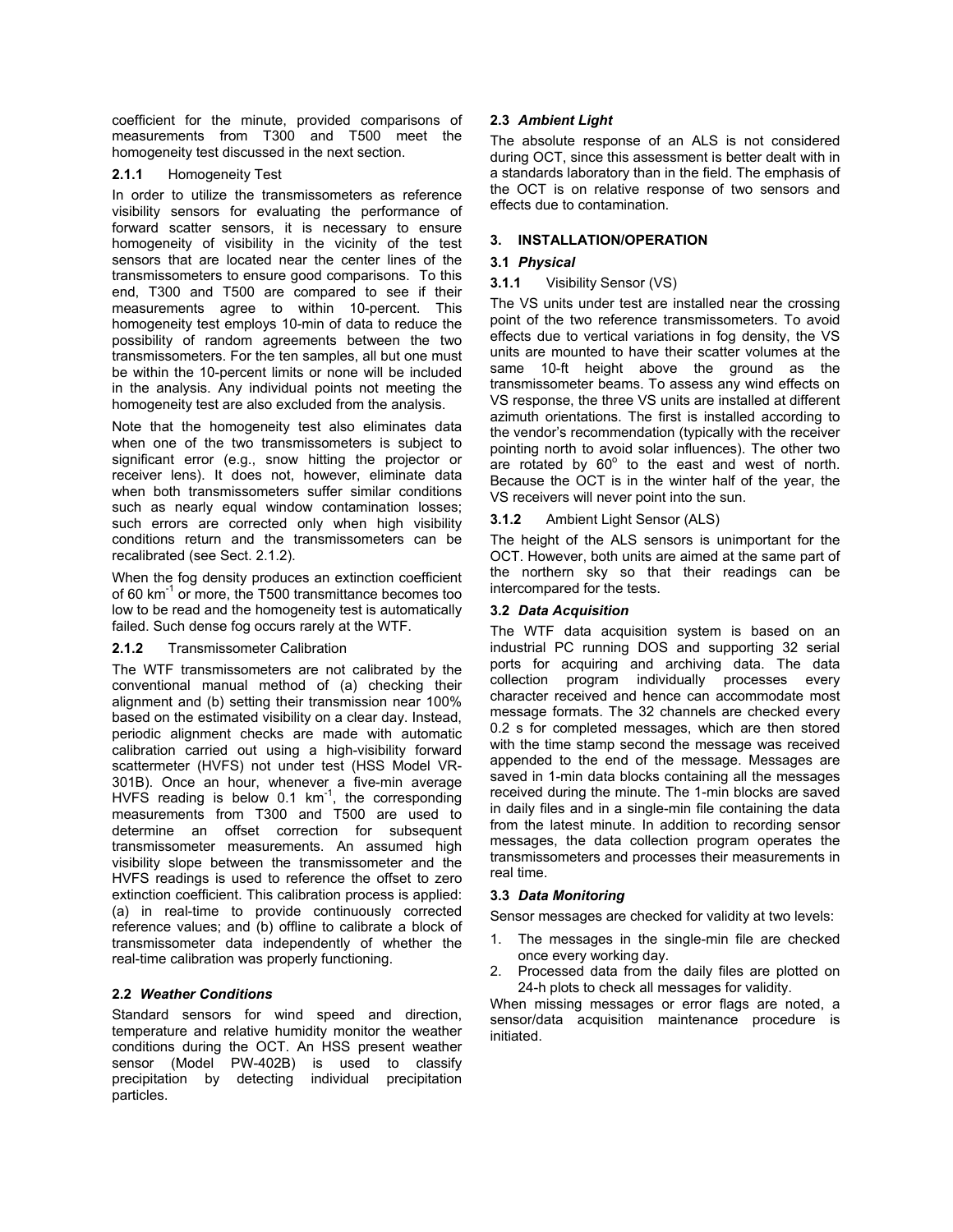## **3.4** *Data Processing*

#### **3.4.1** Performance Files

A processing program converts the messages in the daily files into measurement parameters that are identified by a four-character name (e.g., TAVE) and saved in binary performance files that can save up to 122 parameters. Because the performance files can only accommodate values from -100 to +100, provision for scaling parameters prior to saving is included. Bad or missing measurements are flagged with a value of -99.

A sensor's messages are first screened for message validity (checksums or other message characteristics) and measurement validity (from self-check information). Then, the VS and ALS measurements are processed to obtain valid 60-s averages synchronized, as close as possible, with the 60-s averages from the reference transmissometers. Some sensors provide running 60-s averages that need simply be picked to be closest in time to the transmissometer averages, i.e., at second 8 of each minute. Others might require calculating a 60-s average from raw measurements with shorter averaging times. If a sensor provides other parameters (e.g., window contamination measurements) in addition to extinction coefficient or background luminance, these are also saved.

A wide variety of processing programs, including stripchart, scatter-plot and box-plot display programs, have been written to analyze data stored in performance file format.

#### **3.4.2** Combined Files

For generating box plots (Sect. 4.2.1), performance files are usually combined for many days and then processed to compare sensor measurements with transmissometer data. An option for explicitly removing bad transmissometer data is also available.

### **4. NATURAL EVENTS**

### **4.1** *Calibration Checks*

Initially, calibration of the sensors is made using data from the first fog and snow events. A minimum of 500 and 100 valid VS measurements (homogeneous with TAVE extinction coefficient  $> 3.0 \text{ km}^{-1}$ ) are required for fog and snow, respectively.

Since the FAA has adopted the WTF transmissometers as the reference standard for US RVR systems, the calibration provided with the VS units is disregarded. Results from the first fog event are used to correct the provided VS calibration to the FAA standard. A box plot is then used to derive the median ratio of test unit extinction coefficient to TAVE extinction coefficient for all three VS units. The middle value of the three ratios is selected as the best estimate of the median response of the VS production run under the premise that one of the three test sensors might have an abnormal calibration. This middle value is adopted as the calibration correction for the test units and then applied to all measurements and subsequent analyses. To meet the 7% unit-to-unit consistency requirement, the ratio for the other two sensors must be within 7% of the middle ratio.

During the first snow event, the median Test Unit/TAVE extinction coefficient ratio is calculated for each test unit. To meet the requirement of equal fog and snow response, the fog and snow ratios to TAVE must agree to within 10% for at least one test unit.

Note that restricting these calibration tests to the early part of the OCT period minimizes the influence of window contamination on the test results.

### **4.2** *Full Test Analysis*

#### **4.2.1** Box Plot

The VS random accuracy test is based on fog and snow box plots as shown in Figs. 1 and 2. Note that fog is defined as visibility events that occur when there is an absence of any precipitation as deduced from the reference present weather sensor.



## **Fig. 1. Fog Box Plot for NGRVR Visibility Sensor.**

LOG MOR TAVE (meters) HOMOTEST RESULTS FILE: HALF1.CT5 TDN2 VS. TAVE AVERAGING 1 SITE: OTIS YEAR: 2003 DAYS: 11/ 8- 1/23 HOURS: 0-2400 SNOW HOMOGENEITY TEST (BY 10 MIN): T500 T300 LIMIT IS 10.0 PERCENT TDN2 CORRECTIONS: SLOPE = .940 OFFSET = .00



**Fig. 2. Snow Box Plot for NGRVR Visibility Sensor.** 

The box plot header specifies the name of the file being evaluated, the sensors being compared, the averaging period (min), the test site, the test period, the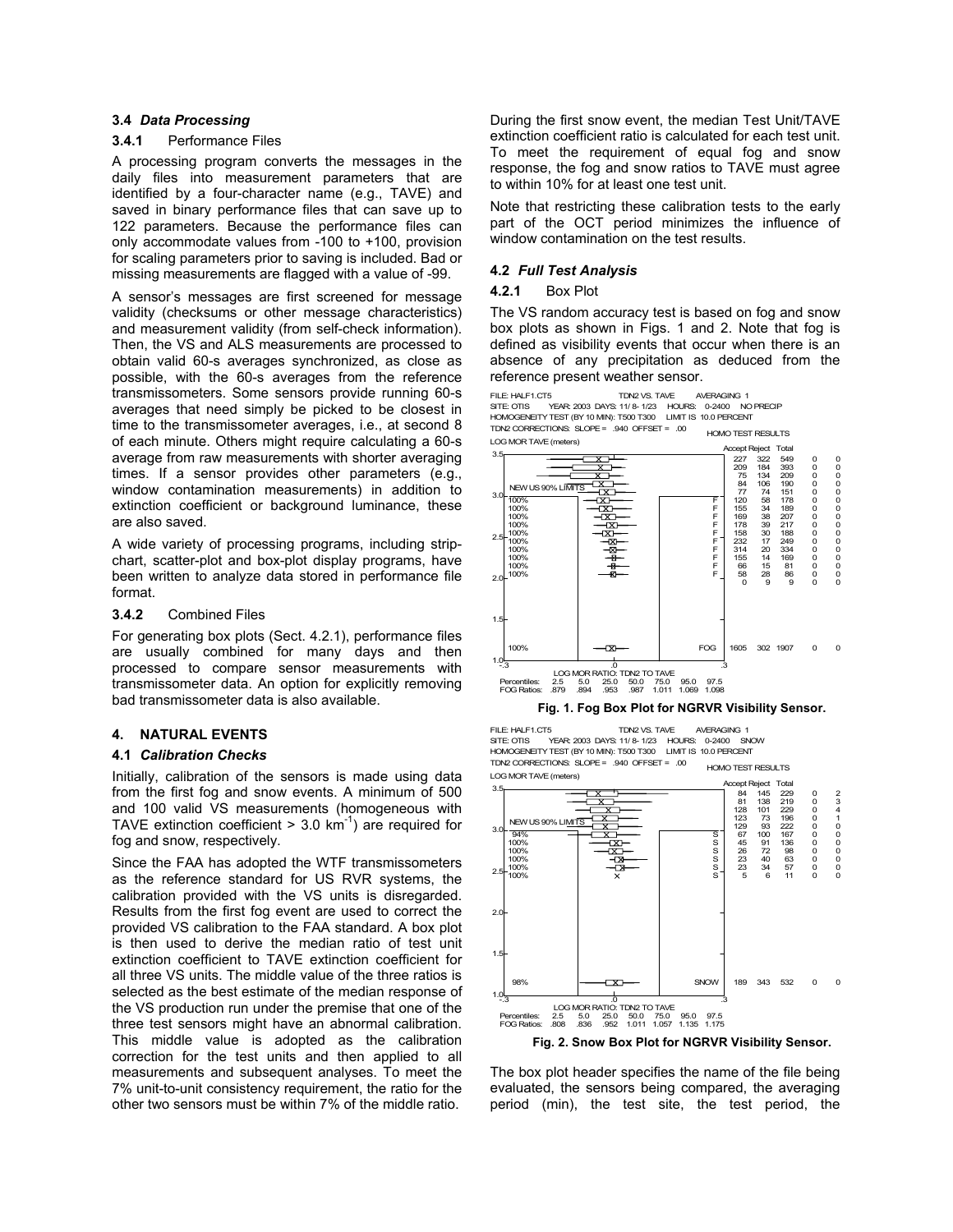homogeneity test, any corrections and the precipitation conditions (e.g., no precipitation in Fig. 1).

The x-axis is the log to the base ten of the ratio of meteorological optical range (MOR) from the test sensor (TDN2) to the reference sensor (TAVE). MOR is the same as RVR that is calculated for daytime conditions from Koschmieder's Law for viewing black objects. TAVE is the average extinction coefficient from the two crossed WTF transmissometers that have met the homogeneity criterion. The ratio scale runs from 0.5 (log  $0.5 = -0.3$  to 2.0 (log  $2.0 = 0.3$ ).

The y-axis is the log of MOR (m) from the reference transmissometers (TAVE). Each decade of MOR is broken up into 10 MOR bins for which the distribution of the MOR ratio is plotted.

The distributions labeled with "F" or "S" to the right are combined into the artificial bin labeled "FOG" or "SNOW" at the bottom. The FOG and SNOW bins include all the data (extinction coefficient  $> 3$  km<sup>-1</sup>) to which the VS accuracy analysis applies. The two vertical lines show the ±25% allowed extinction coefficient errors; that is, 90% of the ratios must lie between these two lines. The percentage lying between the lines listed at the left and the value for the "FOG" bin defines whether the sensor meets the test requirements. In Fig. 1 the test sensor fog performance is ideal (100% of the ratios reside within the two lines). Fig. 2 shows excellent snow performance (98% of the ratios are within the two lines).

The ratio distribution is indicated as follows:  $X = \text{median}$ or  $50<sup>th</sup>$  percentile; box (from which the plot is named) =  $25<sup>th</sup>$  to  $75<sup>th</sup>$  percentile; thick line =  $5<sup>th</sup>$  to  $95<sup>th</sup>$  percentile; and thin line =  $2.5<sup>th</sup>$  to 97.5<sup>th</sup> percentile. The ratios for the percentiles of the "FOG" or SNOW" bins are listed at the bottom.

The first three columns to the right show the bin-by-binresults of the homogeneity test. The final two columns to the right show the number of points lying outside the plot limits to the left and right, respectively. Within the MOR test range (i.e., the FOG bin), only 0.2% of the ratios can lie outside these limits.

### **4.2.2** Angle Box Plot

The requirement that the VS scatter volume be representative of the free atmosphere is tested using an angle box plot such as shown in Figs. 3 and 4 for fog and snow, respectively. Ideally, the physical arrangement of the sensor components should not interfere with the performance of the sensor under all weather conditions. Since winds affect the transport of atmospheric particles into the scattering volume, any interference with this transport can potentially alter the representativeness of the volume and thus the measurement of extinction coefficient.

The primary difference between the angle box plot and the box plots in Figs. 1 and 2 is the change in  $y$ -axis from MOR to wind direction. Two restrictions are placed on the points included in the plot:

1. The extinction coefficient must be greater than 3.0  $km^{-1}$ ; and

2. The wind speed must be greater than 5 knots so that the wind direction is well defined.

The data points satisfying the second test are combined in the WIND bin near the top, while the points not meeting this condition are combined in the CALM bin at the top. The ratios for these two bins and five percentiles are listed at the bottom.

| FILE: HALF1.CT5                                                                                  |            |                                                    |       | TDN2 VS. TAVE AVERAGING 1 MIN |          |
|--------------------------------------------------------------------------------------------------|------------|----------------------------------------------------|-------|-------------------------------|----------|
|                                                                                                  | SITE: OTIS | YEAR: 2004 DAYS: 11/8-1/23 HOURS: 0-2400 NO PRECIP |       |                               |          |
|                                                                                                  |            |                                                    |       |                               |          |
| HOMOGENEITY TEST (BY 10 MIN): T500 T300 LIMIT IS 10.0 PERCENT                                    |            |                                                    |       |                               |          |
| TDN2 CORRECTIONS: SLOPE = $.940$ OFFSET = $.00$<br><b>HOMO TEST RESULTS</b><br><b>EXCOLIMITS</b> |            |                                                    |       |                               |          |
| WIND DIRECTION WD1R (dea)<br>$+25% -25%$<br>Accept Reject Total                                  |            |                                                    |       |                               |          |
|                                                                                                  |            |                                                    |       |                               |          |
|                                                                                                  |            |                                                    | CAI M | 1039<br>.                     | 222 1261 |
|                                                                                                  |            |                                                    |       |                               |          |



The data in Figs. 3 and 4 show little variation of the MOR ratio with wind direction and hence give no signs of significant shadowing of the scatter volume by sensor mounts or heads. The snow data shown in Fig. 4, however, are limited in wind directions. A more complete assessment would require either additional data under different wind conditions with the same sensors or, alternatively, placement of additional sensors mounted with different orientations.

The acceptance criteria for angle box plots requires that, for bins with 100 or more points, less than 10% of the points can transgress the right error limit (reported RVR would be roughly 25% greater than actual) and, for bins with 20-99 valid points, less than 20% of the points can transgress the right error limit.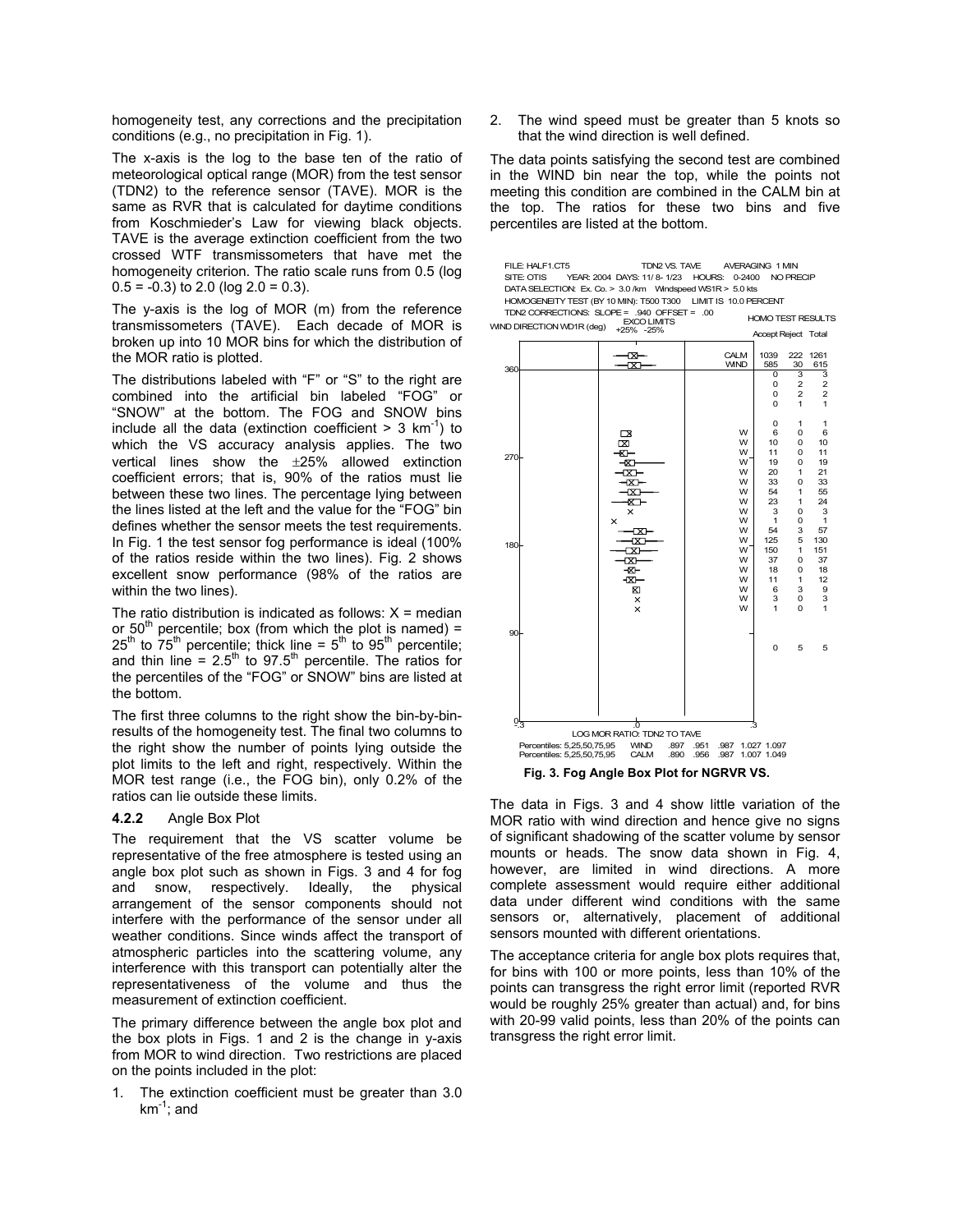HOMO TEST RESULTS FILE: HALF1.CT5 TDN2 VS. TAVE AVERAGING 1 MIN<br>SITE: OTIS YEAR: 2004 DAYS: 11/8-1/23 HOURS: 0-2400 SNOW YEAR: 2004 DAYS: 11/ 8- 1/23 HOURS: 0-2400 SNOW DATA SELECTION: Ex. Co. > 3.0 /km Windspeed WS1R > 5.0 kts HOMOGENEITYTEST (BY 10 MIN): T500 T300 LIMIT IS 10.0 PERCENT TDN2 CORRECTIONS: SLOPE= .940 OFFSET = .00 EXCO LIMITS



### **4.3** *Natural Snow Events*

Snow events occurring during the test period are identified and examined in detail to assess sensor performance. If window contamination measurements are made by the VS or ALS, they are inspected to check for signs of window clogging (e.g., steady, large window contamination values); sensor measurements should be invalidated if significant clogging is observed. When the reference transmissometers are operating correctly the ratios of the test sensor measurements to the transmissometer measurements are plotted as a time series to determine times when the performance of the test VS sensors might be degraded. When the reference transmissometers are not giving valid measurements, it is still possible to assess the consistency of the test VS sensors by plotting ratios of their measurements. Because of the different VS pointing directions, such comparisons can also detect anomalies that are related to the direction that the snow is blowing onto the sensors. The same comparison for ALS sensors (with no reference sensor) is not as useful because both ALS units are pointing in the same direction in order to measure the same point in the sky. Thus, both units are exposed to the same blowing snow conditions

VS and ALS sensor measurements must be valid during most snowstorms. Consequently, during the limited time and moderate conditions experienced during OCT, no invalid measurements (i.e., hard alarms) are expected

from acceptable sensors. Time series plots are useful for assessing the occurrence of such events. Note that this test requirement applies whether the window contamination is caused by snow or the slow buildup of window contamination.

## **4.4** *Other Parameters*

#### **4.4.1** ALS Range

ALS measurements during the OCT period at the WTF are expected to remain within the upper measurement limit of 10,000 ft-Lamberts. ALS measurements over the entire test period are examined to assure that no clipping is observed at a level lower than the upper measurement limit.

#### **4.4.2** VS Offsets

The HVSM used to calibrate the reference transmissometers is also used to identify clear days for checking the test VS offset requirement that applies to high visibility conditions. That is, corresponding measured extinction coefficients or offset values (corrected for the HVFS measurements) must be within the range of  $\pm 0.3$  km<sup>-1</sup>.

### **5. ARTIFICIAL EVENTS**

Artificial events assess the impact of window contamination or blockage on sensor measurement accuracy. Single VS and ALS units are tested. This assessment requires a reference signal for comparison. For the VS, the calibration device or other stable scattering device is installed in the scatter volume. For the ALS, the other ALS is used as the reference and the test is conducted when the ALS signals are stable (i.e., cloudless northern sky).

### **5.1** *Window Contamination*

The sensor windows are contaminated with four substances: water droplets, salt spray, white dirt and black dirt that are intended to duplicate the range of natural contaminants. The sensor passes the test for a contaminant, if all errors are less than the systematic error limits (10% for VS and 20% for ALS) or if 90% of the errors beyond the systematic error limits give measurements greater than actual.

The contaminant levels are increased gradually. Continuous spraying is required for water droplets. Salt spray is applied intermittently to give the water time to evaporate and leave a residue resulting in increasing amounts of window loss. The two types of dirt are also applied intermittently. The contamination test is terminated when the sensor reaches hard alarm or no further increase in contamination level is likely. For the VS, both transmitter and receiver windows are tested. Each contamination test is repeated to check for consistency.

### **5.2** *Blowing Snow*

The blowing snow test is intended to represent real blowing snow in so far as possible; it is very difficult, however, to quantify the amount of snow hitting the sensor. Initial testing uses snow blowing horizontally